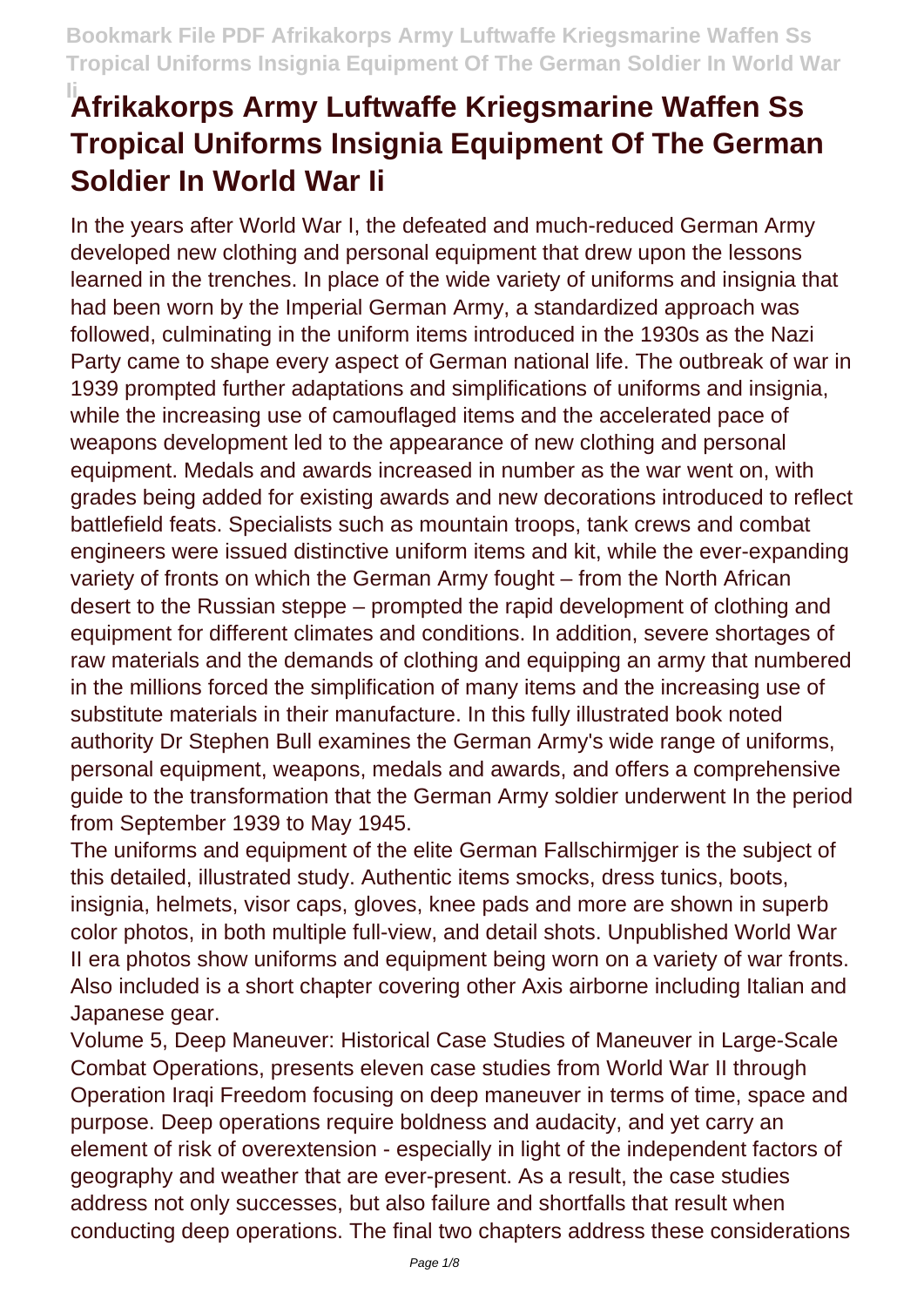#### **Ifor future Deep Maneuver.**

Each of Germany's World War II armed services could claim one unit which earned a unique combat reputation, and which consequently was enlarged and developed far beyond the size originally planned. Hermann Göring, commanderin-chief of the air force, was determined that his Luftwaffe should share the glory of Germany's land conquests, and gave his name to a regimental combat group of infantry and Flak artillery. This élite unit was steadily enlarged into a brigade, then an armoured division, and finally into a two-division corps, fighting with distinction in Tunisia, Sicily, Italy, and on the Russian Front. This concise history is illustrated with rare personal photographs and eight colour plates, detailing the very varied uniforms and special insignia of this crack formation.

This anthology discusses the converging operational issues of air base defense and counterinsurgency. It explores the diverse challenges associated with defending air assets and joint personnel in a counterinsurgency environment. The authors are primarily Air Force officers from security forces, intelligence, and the office of special investigations, but works are included from a US Air Force pilot and a Canadian air force officer. The authors examine lessons from Vietnam, Iraq, Afghanistan, and other conflicts as they relate to securing air bases and sustaining air operations in a high-threat counterinsurgency environment. The essays review the capabilities, doctrine, tactics, and training needed in base defense operations and recommend ways in which to build a strong, synchronized ground defense partnership with joint and combined forces. The authors offer recommendations on the development of combat leaders with the depth of knowledge, tactical and operational skill sets, and counterinsurgency mind set necessary to be effective in the modern asymmetric battlefield. The German Police were an essential arm of the Nazi regime; as soon as Hitler achieved power the previous decentralized provincial system was unified into a single state apparatus, integrated at the command levels with the SS. While it may have been centrally controlled, it was still separated into a bewildering range of different departments and functions, many with their own uniform distinctions. This book offers a concise introduction to the organization, responsibilities,

uniforms and insignia of the various branches of this machinery of repression, from Police generals to rural constables, transport policemen and factory watchmen.

The German Stahlhelm is perhaps the most recognizable image of World War II. Manufactured in its millions, it was used or copied by many countries. It is still one of the most collected relics of the war; but despite its relative availability, prices have reached levels that challenge collectors to protect themselves by acquiring in-depth knowledge. This book, by a collector of 30 years' standing, offers a detailed masterclass in the patterns, component parts and finishes of the combat helmets used by the German Army, Navy and Air Force. It is illustrated with a superb selection of rare period photos, colour photos of collected examples, and striking colour paintings.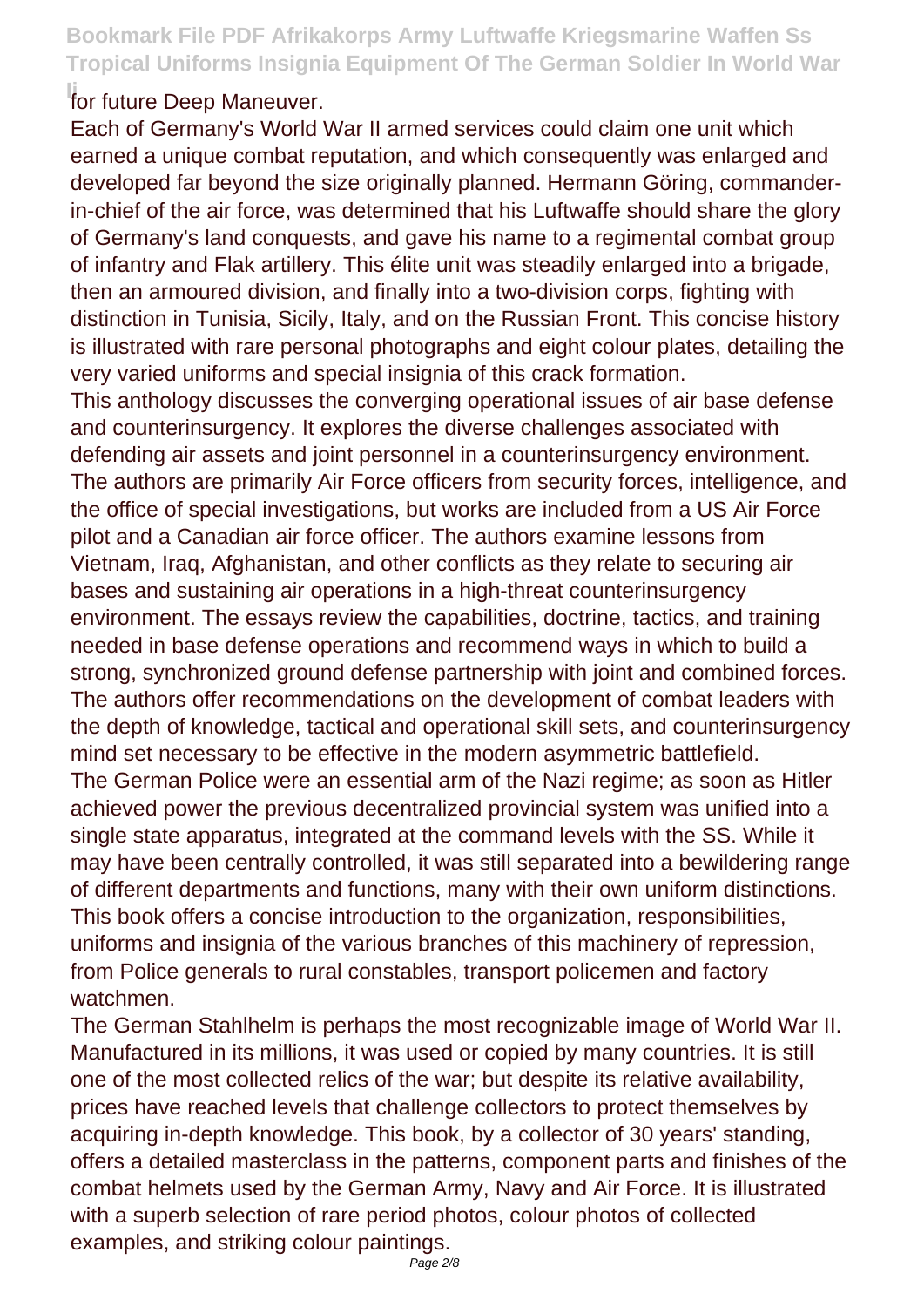**Ii**"Multi-Domain Battle in the Southwest Pacific Theater of World War II" provides a historical account of how US forces used synchronized operations in the air, maritime, information, and land domains to defeat the Japanese Empire. This work offers a historical case that illuminates current thinking about future campaigns in which coordination among all domains will be critical for success. This new book is a historical account of the 14th Waffen-SS Galicia Division (also known as the 1st Ukrainian Division of the Ukrainian National Army). In 1943/1944 a determined group of young men and women in Galicia volunteered to serve in a combat division destined for eastern front combat. Their goal: to engage and destroy the Soviet hordes menacing their homeland and to counter Nazi Germany's subjugation of their country. Although initially Galicia's Volunteers would serve in a German sponsored military formation, in actuality the volunteers of the Galicia division wanted to engage all hostile ideologies-both from the east and west-in order to secure a free independent Ukraine. The division's history is presented along with a human aspect of what the soldiers endured during the brutal battles on the eastern front.

Illustrated with 60 maps, plans and diagrams Reconnaissance and counterreconnaissance are battlefield missions as old as military history itself and missions for which many armies have created specialized units to perform. In most cases, these units were trained, equipped, and used differently from the majority of an army's fighting units. Horse cavalry performed these missions for centuries, for it had speed and mobility far in excess of main battle units. Once the horse was replaced by mechanization, however, the mobility advantage once enjoyed by the horse cavalry disappeared. Since the early 20th century, the search for the proper mix of equipment, the proper organization, and the proper employment of reconnaissance units has bedeviled armies around the world. This survey uses a diverse variety of historical cases to illustrate the enduring issues that surround the equipping, organizing, and employment of reconnaissance units. It seems that these specialized units are either too heavily or too lightly equipped and too narrowly specialized or too conventionally organized. Pre-war reconnaissance doctrines tend to undergo significant change once fighting begins, leading to post-conflict analysis that reconnaissance units were "misused" in one way or another. McGrath ends his study with an intriguing conclusion about the role that specialized reconnaissance units should have in the future that may surprise many readers.

New perspective on the most famous campaign of the legendary Desert Fox Details on the contributions and animosities of Rommel's subordinates Includes accounts of Tobruk, Gazala, El Alamein, and other battles In Libya and Egypt in 1941 and 1942, German Field Marshal Erwin Rommel achieved immortality as the Desert Fox, battling and usually defeating numerically superior enemies. Until now, historians have generally overlooked the talented cast of characters who supported Rommel during this campaign. Distinguished military historian Samuel Mitcham recounts the battles of the Afrika Korps through the men who served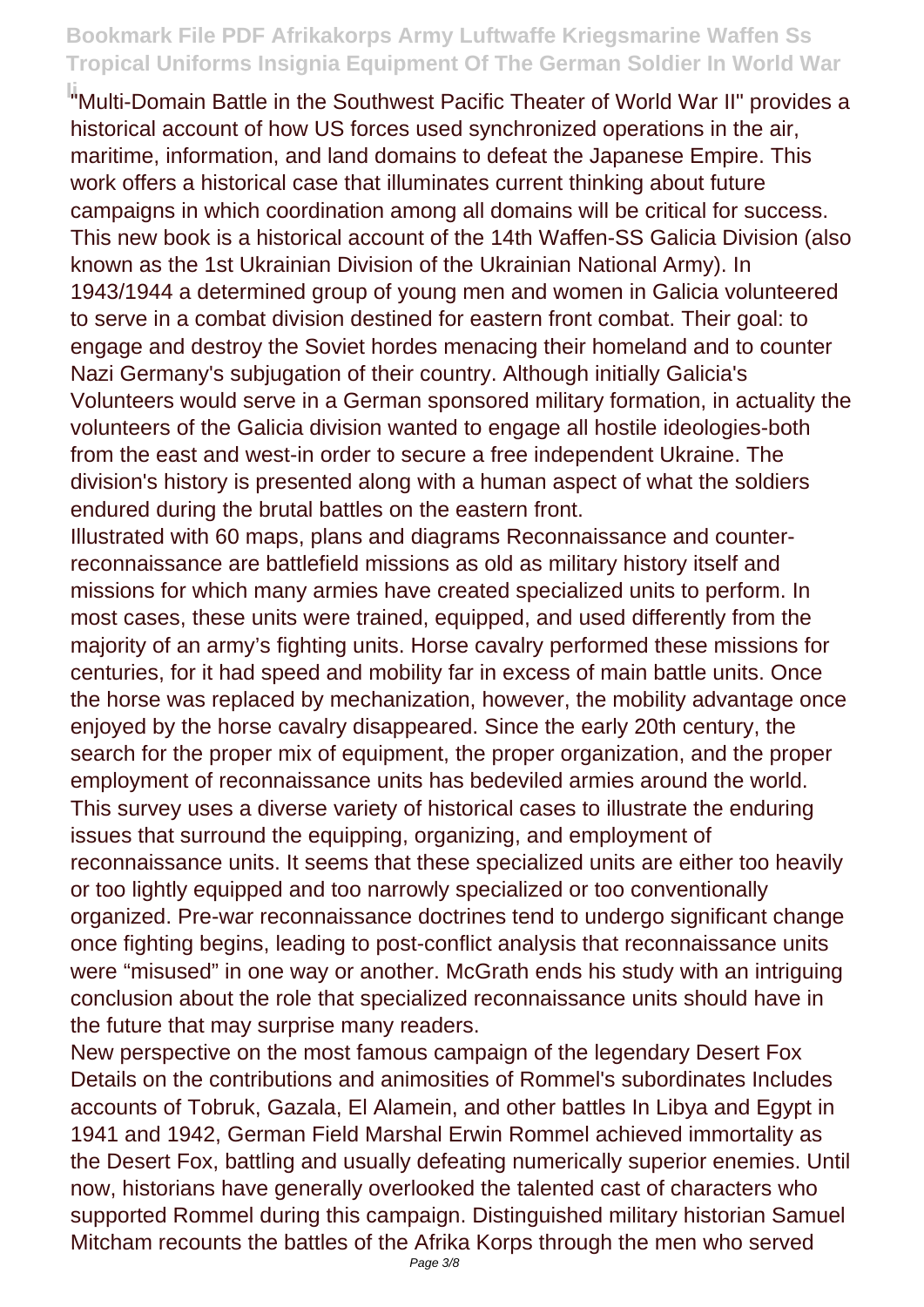**Rommel as staff officers and commanders of divisions, regiments, and** battalions--soldiers like Ludwig Crüwell and Walter Nehring, two of World War II's best panzer commanders, and Ernst-Günther Baade, who wore a kilt and carried a broadsword into battle.

Dr. Joe Strange, Prof. of Military Strategy at the U.S. Marine Corps University, has written this monograph on centers of gravity in an attempt to clarify one of the most fundamental & frequently misunderstood concepts of campaign planning. He contends that doctrine should retain the current concept of critical vulnerabilities, but should return to the original Clausewitzian concept of centers of gravity. His construct linking Centers of Gravity, Critical Capabilities, Critical Requirements & Critical Vulnerabilities (i.e. vulnerable Critical Requirements) provides Service & Joint Planners a logical & useful aid in designing plans to protect friendly sources of power while facilitating the defeat of the enemy's sources of strength.

"Perhaps to a greater extent than any other army, the German Armed Forces employ military abbreviations on their maps and charts, on task force tables of organization, on direction and location sign posts in combat zones, on field orders, and, in short, in every case where abbreviations may possibly be used. These abbreviations are often used in connection with military symbols (see German Military Symbols, January 1943, Military Intelligence Service). A thorough knowledge of both abbreviations and symbols is therefore essential to military personnel engaged in the interpretation of captured documents."--Page 1. "Derek Zumbro chronicles this key military campaign from a unique and fresh perspective - that of the defeated German soldiers and civilians caught in the final maelstrom of the war's western front." "Zumbro chronicles the relentless assault on the Ruhr Pocket through German eyes, as the Allied juggernaut battered the region's cities, villages, and homes into submission. He tells of children pressed into service by a desperate Nazi regime - and of even more desperate parents trying to save their sons from sacrifice at the eleventh hour. He also tells of unspeakable conditions suffered by foreign laborers, POWs, and political opponents in the Ruhr Valley and of the mass graves that gave Allied soldiers a grisly new understanding of their enemy." "Zumbro also recounts the story of Field Marshal Walter Model's final hours. His eventual suicide effectively ended the existence of the Wehrmacht's once-formidable Army Group B after being pursued, methodically encircled, and finally destroyed by U.S. and British forces. Through interviews with surviving members of Model's former staff, Zumbro has uncovered the attitudes of beleaguered officers that official records could never convey." "Other interviews with former soldiers reveal the extent to which Allied bombing contributed to the rapid deterioration of German combat effectiveness and tell of civilians begging soldiers to abandon the war. Zumbro's research reveals the identities of specific characters discussed in previous works but never identified, describes the final hours of German officers executed for the loss of the bridge at Remagen, and offers new insight into Model's acquiescence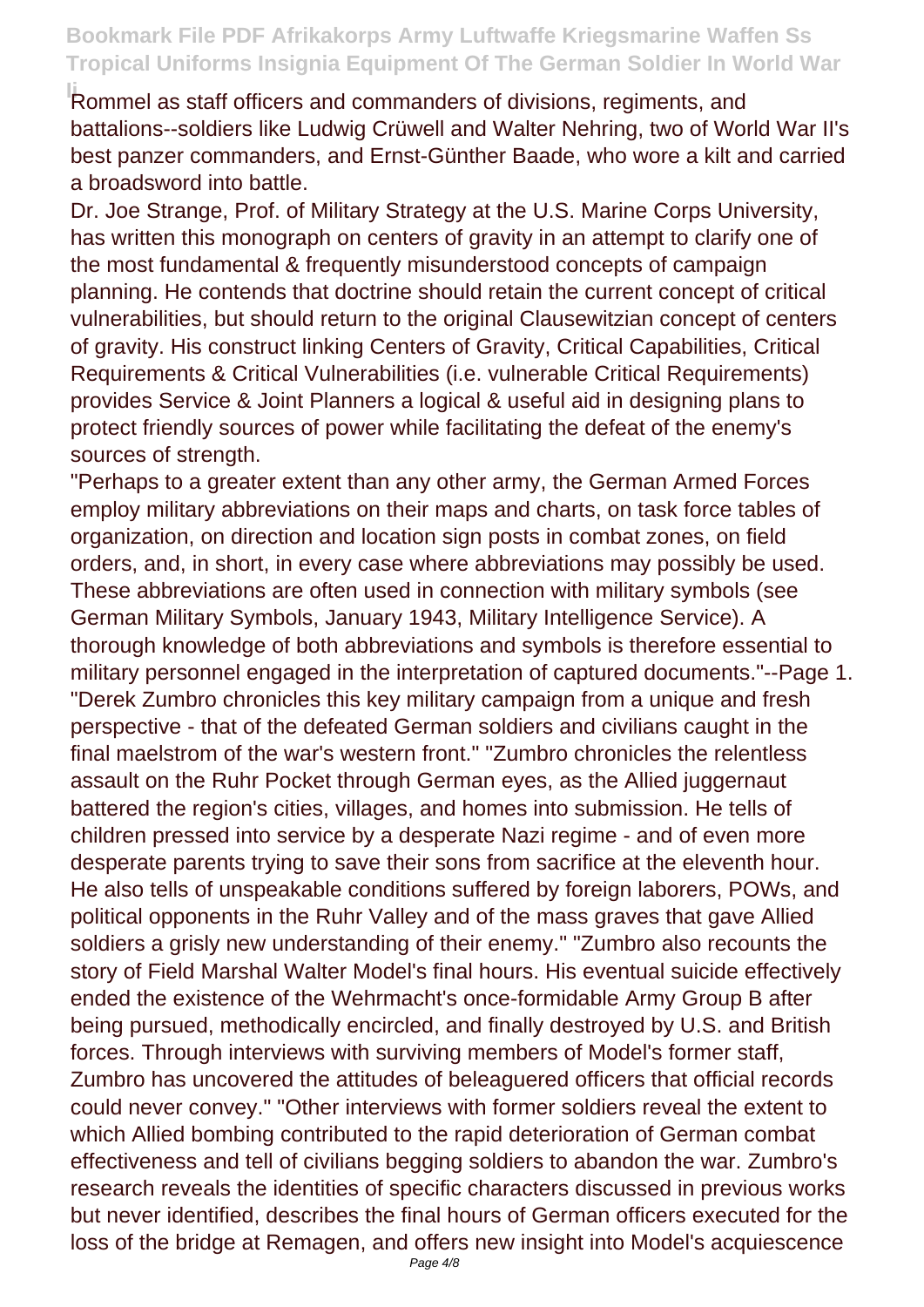### **Ii**to Hitler in military affairs."--BOOK JACKET.

Volume IIB completes the Wehrmacht, and the German mobilisation and war-economy, in 1941. It includes the most detailed Orders of Battle ever published on the German Army (Heer), Luftwaffe and Waffen SS (across the whole Reich) in June-July 1941. Even the smallest and most obscure ground and air units are included, while the Luftwaffe OOBs include details on aircraft types and strengths. Also scrutinised are: the personnel and equipment assigned to combat-units in each army or reserve-force in all areas of the Reich; the ground and air unit reinforcements as well as those newly mobilised; the military personnel and equipment that became available in the Reich during 1941; the Replacement Army; the mobilisation process and resources used; the available replacements and those sent east; the logistical supply of the Wehrmacht (the varying Supply Distribution Efficiency); the Kriegsmarine forces in the east; and the Wehrmacht killed, wounded, missing/POW, unfit and recuperated casualties.

The Last 100 Yards: The Crucible of Close Combat in Large-Scale Combat Operations presents thirteen historical case studies of close combat operations from World War I through Operation Iraqi Freedom. This volume is a collection from the unique and deliberate perspective of the last 100 yards of ground combat. In today's Army, there are few leaders who have experienced multi-domain large-scale ground combat against a near-peer or peer enemy first hand. This volume serves to augment military professionals' understanding of the realities of large-scale ground combat operations through the experiences of those who lived it. Presents revised and edited papers from a October 2010 conference held in Taipei on the Chinese Air Force. The conference was jointly organized by Taiwan?s Council for Advanced Policy Studies, the Carnegie Endowment for International Peace, the U.S. National Defense University, and the RAND Corporation. This books offers a complete picture of where the Chinese air force is today, where it has come from, and most importantly, where it is headed. Bind 1 (norske, danske og franske frivillige), bind 3 (sydeuropæiske frivillige) og bind 4 (østeuropæiske frivillige) findes under SYSnumrene hhv. 5088, 5099 og 5105. This book offers an outstanding visual record of the history, uniforms and gear used by the Kriegsmarine. Over 500 pages, 2600 photographs (most unpublished before) accompany the

clear, explanatory text.

The loss of the Philippines in 1942 was the worst defeat in American military history. General Douglas MacArthur, the 'Lion of Luzon', was evacuated by order of the President just before the fall, but he vowed to return, and in August 1944 he kept his word when he led what, at the time, was the largest amphibious assault of the Pacific War on the island of Leyte. This is the full story of that fateful battle, one of the most ferocious campaigns of World War II and one of huge strategic and symbolic significance. In the face of stubborn Japanese resistance, including the first systematic use of Kamikaze attacks, the US forces ground slowly forwards before another amphibious assault took the vital position of Ormoc in the last decisive battle of the campaign. Based on extensive research in the US Army's Military History Institute, along with other archival and veteran sources, this important study sheds new light on the operation that saw the US finally return to the Philippines and in doing so placed another nail firmly in the coffin of the Japanese Empire.

Beginning in 1950, the Korean War was a defining moment for the UN and the entirety of the early Cold War, widening the already monumental gulf between the east and west, capitalist and communist. This supplement for Bolt Action expands the rules-set from its World War II roots to this new, and truly modern, conflict. Bolt Action: Korea contains all the rules, Theatre Lists, scenarios, and new and exciting units, never seen in Bolt Action before, to wargame this turbulent period of world history.

On 28 September 1941, Hitler instituted a new, supreme class of the Knight's Cross decoration for gallantry and leadership: the Oak-Leaves with Swords and Diamonds. This award would be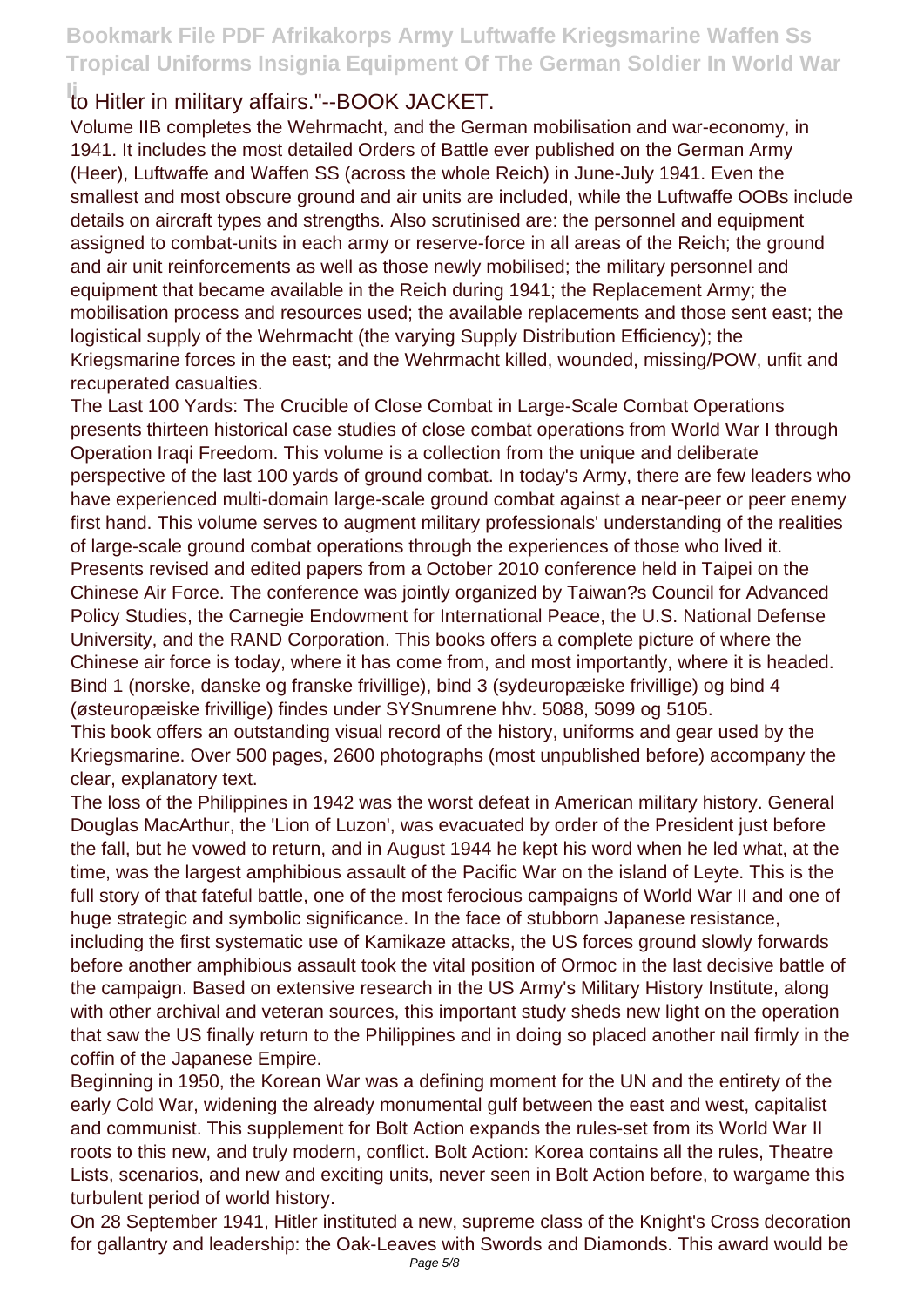**I** presented to only 28 soldiers, sailors and airmen, out of the approximately 15 million who served in the German armed forces. This title describes and illustrates all 28 of those men from fighter aces and U-boat commanders, to the youngest generals in the Wehrmacht, and field marshals in command of army groups – and including one officer for whom Hitler had to invent a literally unique award that set him apart even among the 'Diamond-bearers'.

Designed to be the standard reference on Axis soldiers in World War II Covers troops from Germany, Italy, and Japan Original photos from museums and private collections as well as specially taken color photos of uniforms and equipment This first volume of Fighting Men of World War IIoffers a comprehensive, full-color look at the clothing (such as boots, pants, helmet, tunic, greatcoat, camouflage, and badges), equipment, weapons, vehicles, and rations of Axis soldiers. Also included are popular items, such as lighters, that were carried by many troops but were not standard issue. The accompanying text describes the items and also compares them to those of other armies. The result is a complete picture of the daily life and conditions of the fighting men of all countries. It is an essential reference work for all military historians, collectors, and general readers. A second volume covering the Allies will be published in Fall 2008.

AfrikakorpsArmy, Luftwaffe, Kriegsmarine : Tropical Uniforms, Insignia & Equipment of the German Soldier in World War II, Including Special Sections on the Tropical Waffen-SSSchiffer Publishing

An indispensable guide for historians, collectors and military modelers, this book finally resolves the confusion surrounding many of the many World War II Wehrmacht (both Army and Luftwaffe) patterns and garments and establishes a complete and concise system of identification and terminology. A comparative section with post-war fabrications is added as a tool for authentication. More than ten different camouflage patterns are covered, including the super rare carbon overprint and Leibermuster. Authentic zeltbahns, helmet covers, caps, smocks, winter clothing, anti-gas outfits, body aprons, tents and more are shown in over 580 full color, and contemporary black and white photographs (most published here for the first time).

The ultimate visual guide for collectors of World War II German tropical uniforms! Using actual items from top Afrikakorps collections tunics, headgear, insignia, documents, field gear as well as many World War II era photographs, this book covers it all in beautiful color. From mint issue items, to rare sun-bleached tunics and caps, the wide variety of tropical uniforms used by the Army, Luftwaffe, Kriegsmarine and Waffen-SS are illustrated in superb large format photography, including up-close detail.

Operation Barbarossa: Volume IIA concerns the Wehrmacht. All the significant German weapon systems and combat squads used in the campaign are analysed using the quantitative methodology detailed in Volume I, along with the contextual history. An assessment of each weapon system's inherent 'combat power' is provided, as well as attributes such as the relative anti-tank, anti-personnel and anti-aircraft values. Volume IIA then focuses on the detailed Kriegstarkenachweisungen (KStN, or TOE) for German land units (including those in the West), as well as the unit's actual organisation and equipment. All significant units in the German Army (Heer), Waffen SS, Luftwaffe and security forces are included; ranging from the largest panzer divisions, down to small anti-aircraft companies, military-police units, Landesschutzen battalions, and rail-road and construction companies. In all cases the data is presented in detailed tables, using the weapon systems and combat squads previously analysed.

Revised and expanded for Bolt Action 2nd Edition, this book provides players with all of the information they need to command Germany's military might. Detailed unit options and theatre selectors allow players to build armies for any of Germany's campaigns, from the Blitzkrieg against Poland and France, through North Africa and the Eastern Front, to the fall of Normandy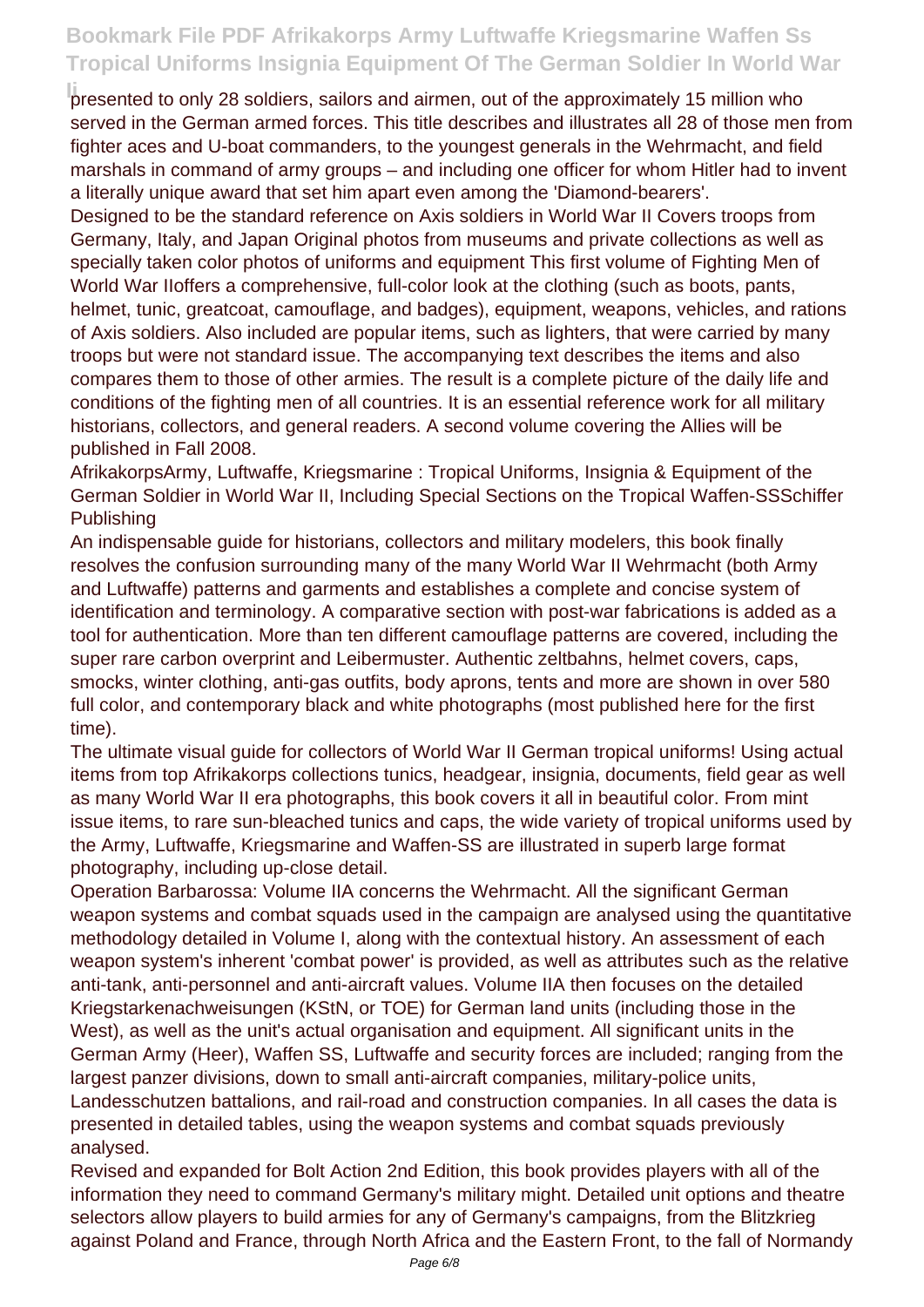#### **Iand the defence of Germany.**

Scouts Out is the definitive account of German armored reconnaissance in World War II, essential for historians, armor buffs, collectors, modelers, and wargamers. The first extensive treatment of the subject in English, it features: • Profiles of the armored reconnaissance vehicles that performed vital functions for the Third Reich's war machine • Capsule histories of the reconnaissance elements of panzer and mechanized infantry divisions, including those of the Waffen-SS and Luftwaffe • Firsthand accounts from reconnaissance soldiers • Hundreds of photos, the majority of which have never been published before • Color illustrations of uniforms and insignia Among students of military history, the genius of Field Marshal Erich von Manstein (1887–1973) is respected perhaps more than that of any other World War II soldier. He displayed his strategic brilliance in such campaigns as the invasion of Poland, the Blitzkrieg of France, the sieges of Sevastopol, Leningrad, and Stalingrad, and the battles of Kharkov and Kursk. Manstein also stands as one of the war's most enigmatic and controversial figures. To some, he was a leading proponent of the Nazi regime and a symbol of the moral corruption of the Wehrmacht. Yet he also disobeyed Hitler, who dismissed his leading Field Marshal over this incident, and has been suspected by some of conspiring against the Führer. Sentenced to eighteen years by a British war tribunal at Hamburg in 1949, Manstein was released in 1953 and went on to advise the West German government in founding its new army within NATO. Military historian and strategist Mungo Melvin combines his research in German military archives and battlefield records with unprecedented access to family archives to get to the truth of Manstein's life and deliver this definitive biography of the man and his career. The soldiers fighting in the deserts of North Africa did not fight on a black & white canvas - the war was in color! This book, for the first time ever in print, presents a pictorial chronology of the campaign in Africa and the Deutschen Afrikakorps (DAK) the German Afrikakorps - the way the soldiers themselves experienced it--the way they lived it: in color. It offers more than 150 photographs derived from what at that time, was revolutionary original color slide film. These pictures portray the leaders, men and equipment of the Afrikakorps from the arrival of its first units in Tripoli, Tunisia through its astounding advance across the Libyan Desert to Egypt and its eventual withdrawal back to Tunisia after the bitter, lost struggle with the British at El Alamein. Heavy artillery in position, antitank guns firing missions, cooks making noodles; Panzers on the move, aircraft, weapons and equipment - glimpses into the everyday existence of the Afrikakorps soldier in the wastes of the Libyan Desert and the rugged terrain of Tunisia - all of these are here in the original quality color - with many detailed captions. This book offers an entirely new view of the war in Africa that will prove a useful reference for veterans, historians, military modelers, re-enactors and militaria collectors alike. As an added bonus, the final section includes color photos of the subsequent events in Sicily and Southern Italy. A brief glossary is also included. This is how the war in Africa was really fought: in color!

For German military document collectors this volume has a treasure trove of rare Afrikakorps related award documents, propaganda leaflets, Soldbuchs, Wehrpass and Remembrance/Death cards. Among the many rare documents you will see both Allied and German/Italian propaganda leaflets, Afrikakorps field newspapers, and two fieldmade newsletters associated with the Sonderverband 288 unit. We have also